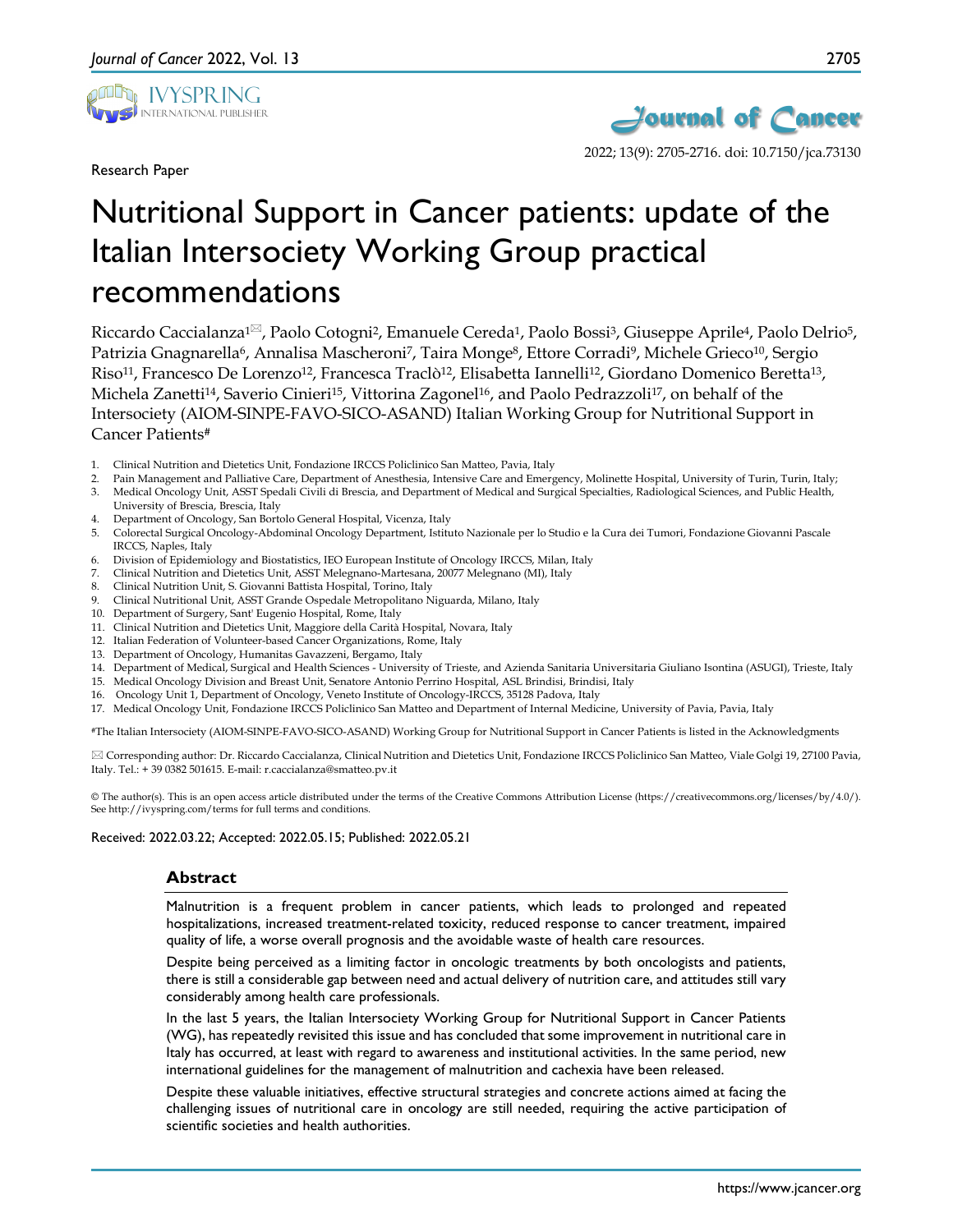Key words: nutritional support, cancer patients, malnutrition, practical recommendations, nutritional care

suggestions for new areas/issues for possible improvement and implementation.

## **Introduction**

Although malnutrition is recognized by both oncologists and patients as a limiting factor in oncologic treatments, it remains poorly managed [1]. The consequences are serious, leading to reduced anticancer treatment tolerance, poorer prognosis, impaired quality of life (QoL) and the avoidable waste of health care resources associated with prolonged and repeated hospitalizations [2]. Nevertheless, adherence to international guidelines and recommendations is still low, which limits access to high quality nutrition therapy both during and following cancer treatment [3].

Despite the abundance of scientific literature highlighting the problem, and the availability of international guidelines for managing nutritional care in cancer patients, many patients do not receive adequate nutritional support [2-4]. Beyond the obvious clinical consequences, overlooking nutrition care incurs billions in healthcare costs [5-8].

The Italian Association of Medical Oncology, the Italian Society of Artificial Nutrition and Metabolism and the Italian Federation of Volunteer-based Cancer Organizations implemented in 2016 a collaborative Working Group (WG) and initiated a structured project named "Integrating Nutritional Therapy in Oncology", with the aim to increase the awareness of nutritional issues among oncologists and, consequently, to improve the nutritional care of cancer patients in Italy [9]. In 2019, the Italian Society of Surgical Oncology and the Technical Scientific Association of Food, Nutrition and Dietetics joined the WG, which was named "Italian Intersociety Working Group for Nutritional Support in Cancer Patients".

Among its activities, in 2016 the WG issued the first inter-society consensus document in order to provide suitable, concise and practical recommendations for appropriate nutrition in cancer patients [10]. This publication was not meant to be a surrogate for international guidelines, but its aim was to provide oncologists, other professionals involved in cancer care and the patients themselves, with a concise, easily accessible and updated summary of the main recommendations needed to appropriately manage nutritional care in oncology.

In the last 5 years, several further initiatives have been undertaken by the WG [11], which has concluded that some improvement in nutritional care in Italy has occurred, at least as far as awareness [2] and institutional practices are concerned [12]. In the same period, new international guidelines for the management of malnutrition and related syndromes – such as cachexia – have been released [13-15].

While this represents progress, nutritional care in oncology is still inadequate and needs the involvement and cooperation of scientific societies, the Ministry of Health and the Ministry of Education. Consequently, the WG decided to update the 2016 recommendations, which are presented here. The aim of this document is to: 1) stimulate the national and international Oncology Scientific and Clinical Community; 2) to increase the awareness on nutritional care; 3) to improve the clinical nutrition management of patients with cancer through the provision of simple but mandatory nutrition protocols for daily oncological practice.

#### **Methodology**

The WG included physicians (nutrition specialists, oncologists and surgeons), dietitians and patient representatives. We reviewed available data on the nutritional management of patients with cancer, which appeared in the literature from January 2016 to September 2021, including the evidence-based recommendations released in the guidelines issued by scientific societies and health authorities. Authors were also asked to identify further references from their personal collection of literature or other sources and to choose the most relevant ones to be included in the manuscript. After critical evaluation of literature, the original 2016 WG recommendations have been implemented along with accompanying commentaries. Compared to the 2016 paper, we chose to modify the structure, focusing still on nutritional risk and malnutrition recognition, nutritional counseling and oral supplementation, but then, also, on the different phases of the disease, together with current critical issues and future perspectives.

The drafting process was based on a consensus discussion followed by Delphi rounds and votes until agreement was reached. A final version of the paper was circulated and approved by the scientific board of the endorsing scientific societies, which exclusively funded the present project.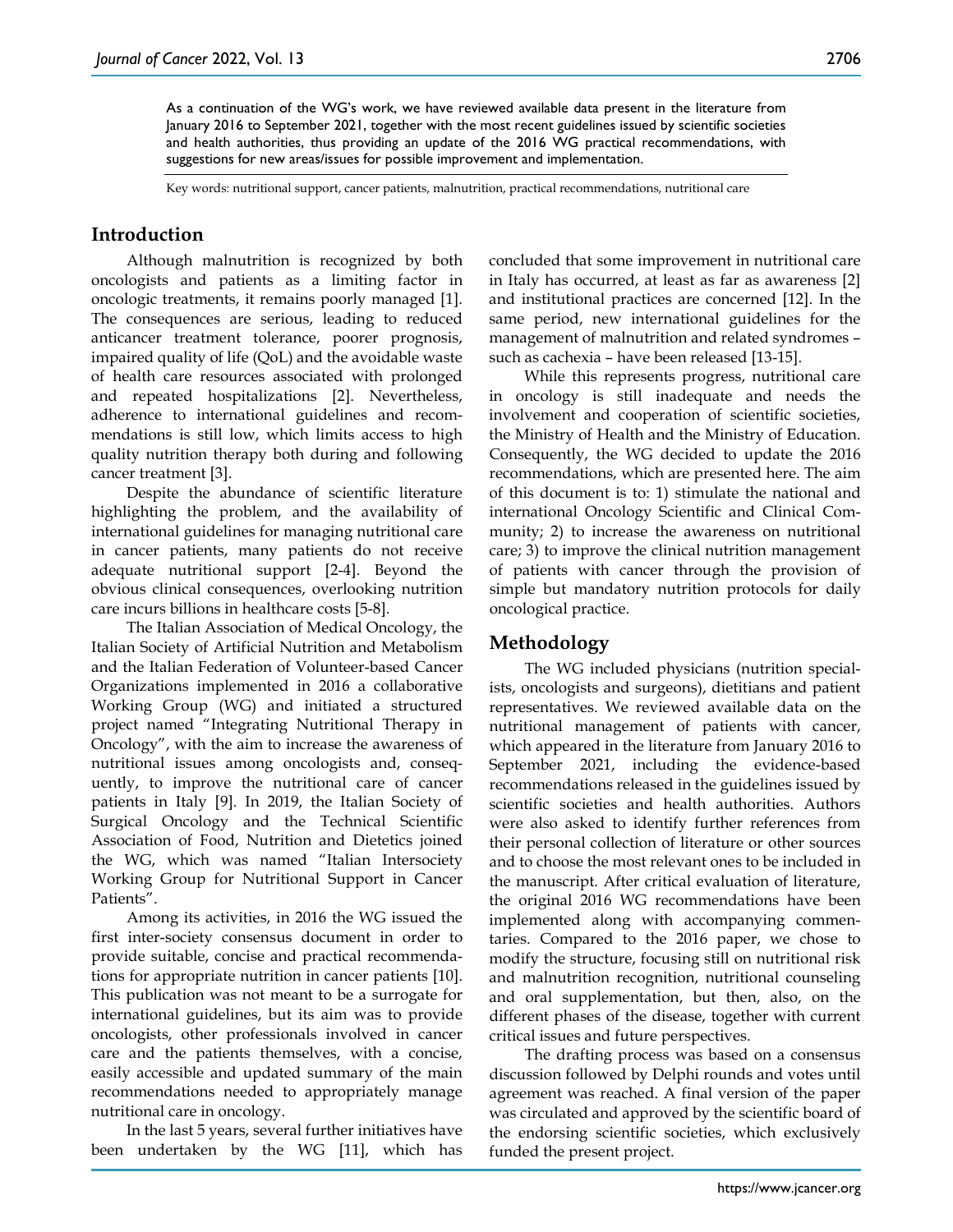# **Early Recognition of Nutritional Risk and Malnutrition**

Screening is key to identifying the risk of malnutrition [16]. If nutrition risk is not assessed at the first oncologic visit, nutritional deficiency will be missed in half the patients, and appropriate measures to counteract it will not be implemented [17,18].

A number of techniques have been used to assess nutrition status in cancer patients although no 'gold standard' has emerged as superior for sensitivity or specificity. The most frequently employed tools are: the Nutritional Risk Screening 2002 (NRS 2002), the Malnutrition Universal Screening Tool (MUST), the Malnutrition Screening Tool (MST), the patient-generated subjective global assessment (PG-SGA), and the Mini Nutritional Assessment (MNA) [17].

They all showed a moderate to substantial agreement with one another and should be employed as tools to guide corrective measures. There is no comprehensive evaluation of their comparative predictive and/or prognostic value on patient outcomes [19].

More recently, the Global Leadership Initiative on Malnutrition (GLIM) criteria, based on a consensus of experts, provides a diagnostic and operational tool to identify and treat malnutrition in several settings [20]. They consider phenotypic and etiological criteria and could be helpful in sharing standardized data worldwide.

Independently of the selected criteria/parameters, nutritional status should be considered a dynamic concept, particularly in oncology; therefore, nutritional screening tests should be administered early and periodically repeated, preferably by nurses, during the whole of the patient's journey - at each outpatient visit and within 48 hours of hospital admission.

As stated by all the available guidelines and recommendations, patients at risk of malnutrition should be referred to a clinical nutrition service/unit/professional for nutritional assessment and treatment. However, due to the foreseeable clinical course, it is reasonable to suggest that patients with certain cancer type (head&neck [H&N], gastrointestinal [GI], lung), advanced disease stage or undergoing more aggressive treatments (high-dose chemotherapy [CT], radical radiotherapy [RT], major abdominal surgery or multimodal [either combined or sequential]), all of which are expected to affect nutritional status, should be immediately referred to clinical nutrition specialists for early comprehensive nutritional assessment, counseling/support and a strict monitoring program, independently of risk

evaluation.

The assessment of nutritional status should preferably include tools to identify both malnutrition and to measure body composition, with particular reference to sarcopenia and muscle mass determination [20-25].

The nutritional evaluation should include the combination of different parameters [20]: anthropometric measurements (body weight, height, body mass index [BMI]), unintentional weight loss enquiry, biochemical data related to metabolic and inflammatory status, the assessment of nutritional intake, QoL, and physical function tests (gait speed, grip strength) to assess muscle performance [21].

Scientific literature suggests that the exclusive use of anthropometric measures is not sufficient to identify body composition alterations, particularly with respect to muscle mass loss [24]. Body composition assessment in cancer patients can be performed by Dual-Energy X-ray Absorptiometry (DEXA) or Bioelectrical Impedance Vectorial Analysis (BIVA), the latter also providing information on hydration and cell mass integrity [26]. In particular, low phase angle is a predictor of compromised nutritional status, impaired muscle function, increased risk of morbidity, and reduced survival [26,27].

Computed Tomography and Magnetic Resonance Imaging are the gold standard techniques to assess body composition and their imaging of lumbar vertebra L3 correlates well with whole-body skeletal muscle mass [22,28].

# **Nutritional Counseling and Oral Supplementation**

Nutritional support should be provided to malnourished patients and those at nutritional risk, in particular when oral energy intake is already insufficient or expected to be inadequate  $(50\% \text{ of }$ estimated caloric requirements) for more than 7 days [13,29,30]. The aim of nutritional counseling is to maintain or improve food intake through a diet enriched in calories, proteins and fluids that are better tolerated, and to favour the management of the nutrition impact symptoms (i.e. anorexia, nausea, vomiting, diarrhea, and dysphagia). It should be the first type of support proposed and should be carried out by a dietitian with documented skills in cancer patient care [10,12] for appropriate dietary intervention and its monitoring [31,32]. As reported in **Table 1**, this process includes a few steps [33] and aims at providing patients with a thorough understanding of nutritional topics that can lead to long-lasting changes in their eating habits, taking into account individual preferences, ethnicity, culture,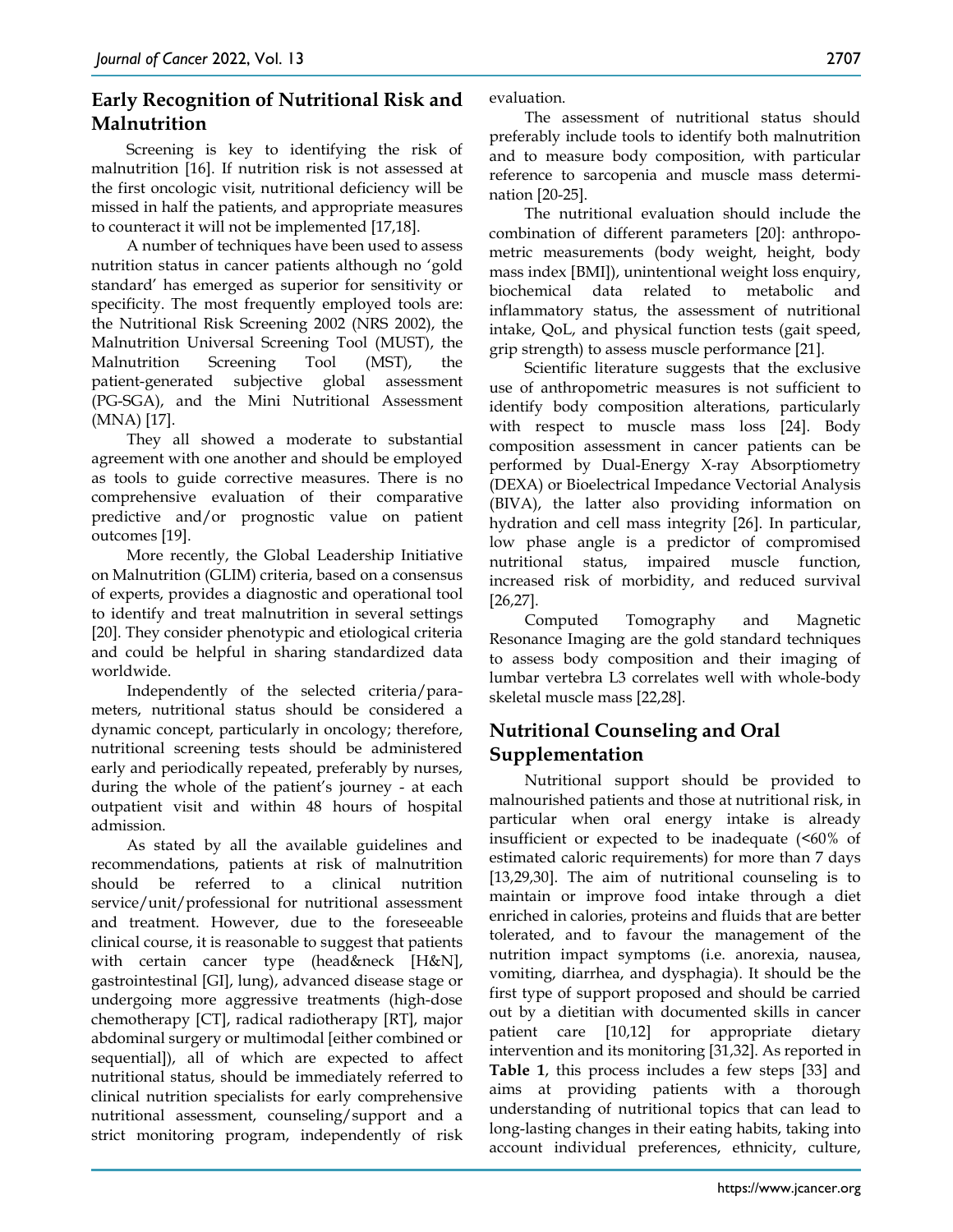estimated nutritional requirements and cancer treatment side effects.

**Table 1:** Nutritional counseling process in cancer patients

| <b>Nutrition Assessment</b><br>and Reassessment: | body weight assessment / changes /<br>body composition;<br>biochemical data, medical tests and<br>procedures;<br>energy, macro and micronutrient<br>requirements;<br>actual food consumption (preferences<br>and habits), and food and<br>nutrition-related history;<br>estimated nutritional requirements;<br>cancer treatment side effects: |
|--------------------------------------------------|-----------------------------------------------------------------------------------------------------------------------------------------------------------------------------------------------------------------------------------------------------------------------------------------------------------------------------------------------|
|                                                  | preferences, ethnicity, culture.                                                                                                                                                                                                                                                                                                              |
| <b>Nutrition Diagnosis:</b>                      | problems, difficulties and symptoms<br>related to treatments that limit the<br>consumption or absorption of nutrients;<br>obstacles to change (inconvenience,<br>social problems, food preferences, lack<br>of knowledge or time, costs).                                                                                                     |
| <b>Nutrition Intervention:</b>                   | definition of objectives;                                                                                                                                                                                                                                                                                                                     |
|                                                  | meal set-up plan that emphasizes<br>increasing meal frequency by<br>distribution of foods to several small<br>meals;                                                                                                                                                                                                                          |
|                                                  | enriching dishes with energy- and<br>protein-dense ingredients oral<br>nutritional supplements;                                                                                                                                                                                                                                               |
|                                                  | food preparation and/or modifying of<br>texture or nutrient content;                                                                                                                                                                                                                                                                          |
|                                                  | specific indication for mucositis and<br>other symptoms, digestion (e.g.<br>pancreatic enzymes) or absorption (e.g.<br>slowing of rapid gastrointestinal<br>transit), antiemetic, and other relevant<br>conditions;                                                                                                                           |
|                                                  | alliances with caregivers.                                                                                                                                                                                                                                                                                                                    |
| Nutrition<br>Monitoring/Evaluation:              | monitoring and re-evaluation to<br>determine if the patients has achieved,<br>or is making progress toward, the<br>planned goals.                                                                                                                                                                                                             |

Practical suggestions for managing common symptoms related to cancer treatment, leading to impaired food intake or malabsorption, should be foreseen to optimize patients' diets, in order to cope with nutritional deficiencies and possible swallowing difficulties.

Nutritional interventions should compensate for inadequate energy intake with the objective of improving clinical outcomes. So far, numerous reviews have been published [34-40] in malnourished hospitalized and community-dwelling adults with cancer.

Multiple nutrition interventions have been proposed, including dietary counseling or advice, oral nutritional supplements (ONS) and enteral nutrition (EN). The evidence for nutritional counseling to improve clinical outcomes is heterogeneous. According to the most recent review, nutrition interventions were found able to improve body weight and BMI, nutritional status, protein and energy intake, QoL and response to cancer treatments [40]. Inconclusive results were found regarding body composition, functional status, complications, unplanned hospital readmissions and survival. Interestingly, Richards and colleagues found that early nutrition intervention, that is initiated within the first week of cancer treatment, can improve patient prognosis and outcomes [40].

When dietary measures fail to meet patients' protein-calorie requirements as detected by nutritional monitoring, the prescription of energy-dense ONS should be considered, due to their proven efficacy in increasing protein-calorie intake and to fill nutritional gaps [13,41].

In patients with cancer, systemic inflammation inhibits nutrient utilization and promotes catabolism, thus leading to muscle breakdown. Calorie and protein fortification of regular foods, even with standard ONS, does not reduce systemic inflammation. Updated nutritional strategies now suggest considering nutrition with anti-catabolic and inflammation-suppressing ingredients. Studies have indicated that ONS with addition of essential amino acids or high-dose leucine may improve muscle protein synthesis even in the presence of inflammation, although results have not been fully consistent [42,43].

Fish oil, a source of long chain omega-3 fatty acids, is currently suggested to improve appetite, oral intake, lean body mass, and body weight in patients with advanced cancer and at risk of malnutrition [13,44].

The European Society of Clinical Nutrition and Metabolism (ESPEN) guidelines on nutrition in cancer patients recommend supplementation with fish oil, a source of long chain omega-3 fatty acids, to stabilize or improve appetite, food intake, lean body mass, and body weight for patients with advanced cancer undergoing CT, but the level of evidence is still low [13].

Studies included in the previously mentioned review, evaluated a sole nutrition intervention of ONS enriched in omega-3 fatty acids (ONS-ω3) vs. placebo, an isocaloric diet, or an isocaloric ONS: they found significantly reduced weight loss and loss of fat free mass, and significantly increased skeletal muscle mass and lean body mass, QoL, and treatment tolerance in the groups receiving ONS-ω3.

In a recent pragmatic randomized controlledtrial conducted in 159 H&N cancer patients undergoing RT and CT + RT and receiving nutritional counseling, the use systematic use of ONS-ω3 resulted in better weight maintenance, increased protein-calorie intake, improved QoL and was associated with better anti-cancer treatment tolerance [45], with no additional costs for the healthcare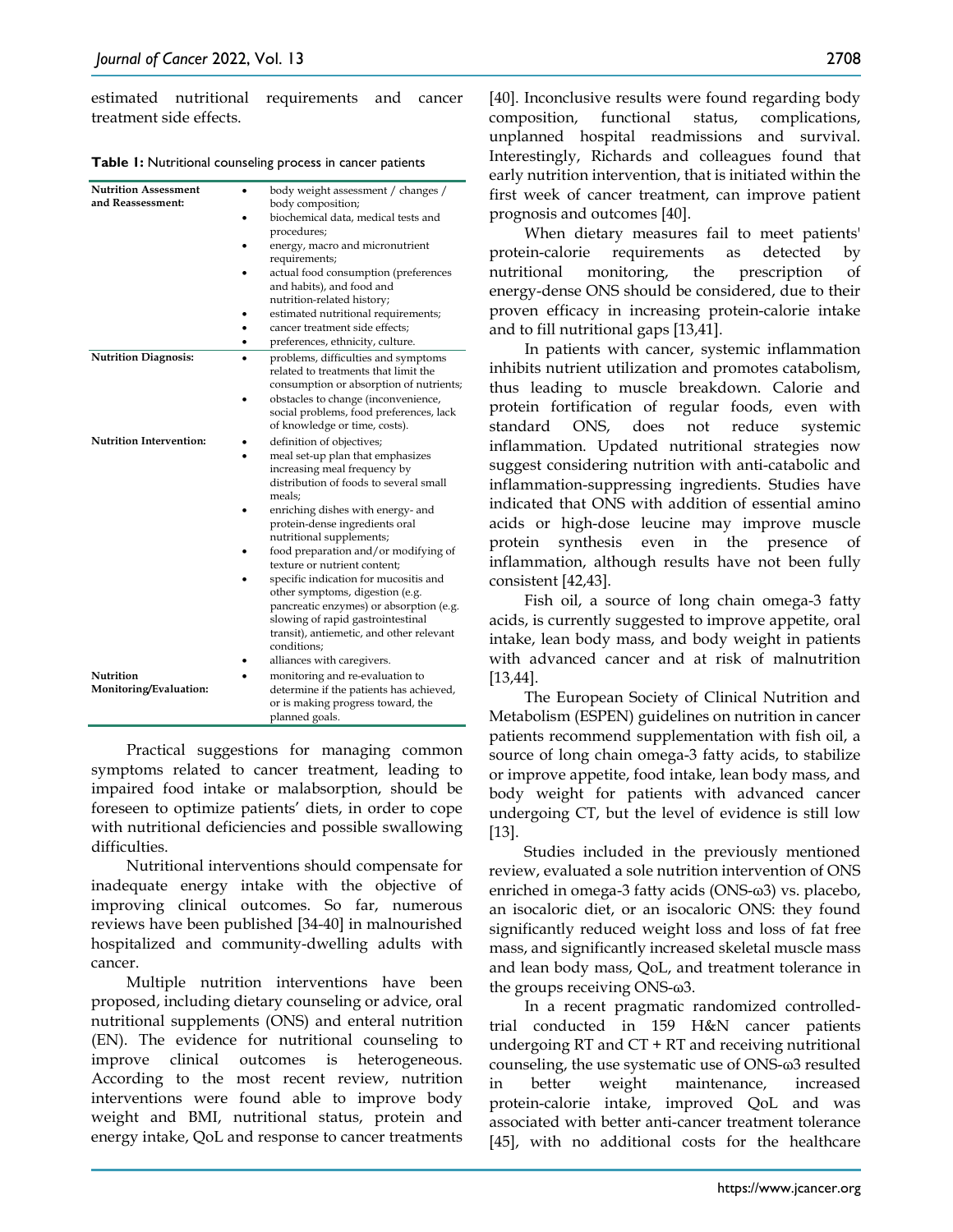#### system [46].

One limitation of most of the available studies on nutritional counseling and oral supplementation is their reliance on small sample size, different outcome measures, variable nutrition interventions, different timings and follow-up.

Of note, however, is a recent well-conducted multicenter study on 506 hospitalized cancer patients at nutritional risk, which showed that individualized nutritional support reduced the risk of mortality and improved functional and quality of life outcomes [47].

The optimal duration and timing of nutrition interventions should also be explored further, but the general impression that the early approach may be the most effective is gaining support [48].

# **Nutritional Support in the Different Phases of the Disease**

#### **Active Systemic Treatment**

The often underdiagnosed unintentional weight loss and progressive skeletal muscle depletion are frequently present and worsen during CT and targeted therapies [22,23,49].

Regardless of cancer type, frailty level or age, patients may be similarly affected by malnutrition, [50-56], that is often linked with a range of different side effects, either due to the disease itself or the antineoplastic treatment, including oral mucositis, dysgeusia or smell alterations, fatigue, dyspepsia, nausea and vomiting. These events, by compromising adherence to therapies, may negatively affect outcome and limit the access to novel therapies.

Overall, the management of weight-losing cancer patients during active oncologic treatment relies on nutritional counseling, non-pharmacological (ONS and physical activity) interventions and pharmacological support, including artificial nutrition (AN) [10, 13-15, 23,57,58].

A proactive assessment of nutritional status is essential for selecting the most cost-effective intervention to apply: for example, oral nutritional support might reduce weight loss and hospitalization, and dronabinol may help to counteract nausea and vomiting or increase food intake. Ongoing randomized trials will make clear if treatment-naïve cancer patients at risk for malnutrition might also profit from an early, short-term, supplemental parenteral nutrition [59]. Whether starving cancer cells may help increasing the activity of chemotherapeutic agents is currently unclear and prospective, well designed, randomized trials on caloric restriction or caloric restriction mimetics are missing [60]. When tested under strict protocols, the preliminary clinical results are promising [61].

However, due to the lack of solid clinical evidence, fasting and fasting-mimicking diets during active treatment are still not recommended, even in cancer types associated with a lower risk of malnutrition (e.g. breast and prostate cancer).

Novel preclinical data have suggested that a relationship between cell metabolism and susceptibility to immunotherapy may exist and uncontrolled studies have reported a correlation between BMI and efficacy of immunotherapeutic agents in several cancers [62-64].

Nevertheless, since conflicting data regarding any benefit from immunomodulators according to baseline BMI have been reported in different cancer types, this issue remains unresolved and the study of a more comprehensive or dynamic nutritional pattern has been suggested [65,66].

A secondary analysis of the data from the Swiss prospective, randomized-controlled, multicenter trial EFFORT compared the outcomes of a protocol-guided individualized nutritional support regime (intervention group) to standard hospital food (control group) in 506 patients with a main admission diagnosis of cancer and characterized by a broad spectrum of cancer sites, treatment types and disease severities. Individualized nutritional support reduced the risk of mortality and improved functional and QoL outcomes in cancer patients with increased nutritional risk, further supporting the inclusion of nutritional care in cancer management guidelines (47).

The efficacy of an early nutritional intervention was also highlighted in the study of Lu et al. (67), in which patients with metastatic esophagogastric cancer, who received an early interdisciplinary supportive care, provided by a team of gastrointestinal oncologists, nurse specialists, dietitians, and psychologists, integrated into standard oncologic care, was associated with an improved overall survival, compared with patients in the standard oncologic care-alone group (14.8 vs 11.9 months).

Overall, even if the above mentioned and other issues require further research-based evidence, we can affirm with confidence that prompt and strictly monitored nutritional support during oncologic active treatment is essential, in order to improve clinical outcomes and provide patients with the most innovative and effective therapeutic options.

Although activating a formal nutritional team in every hospital setting may be difficult, many successful examples may contribute in shaping a shared, cooperative awareness between patient communities and healthcare professionals [68].

The adoption of validated care pathways can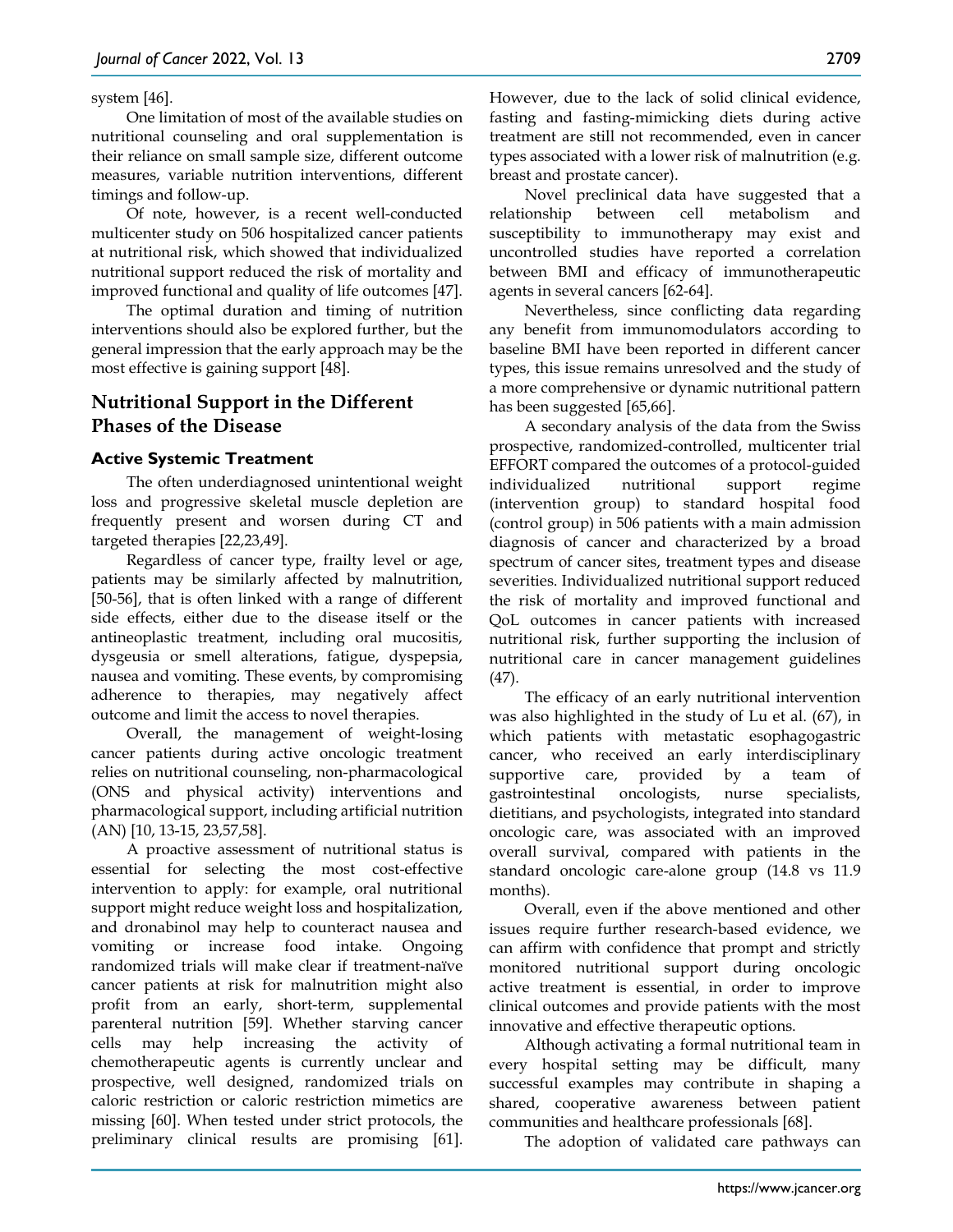ensure compliance with updated scientific recommendations, guarantee access to treatments backed by clinical evidence, contain clinical risks, rationalize expenditures, and increase equity.

## **Surgical Setting**

Nutritional care is a keystone for clinical outcomes in oncologic surgery.

For now, early oral feeding should always be the preferred nutrition mode after oncologic surgery, and this includes gastro-intestinal procedures [69].

The surgical operation causes a trauma that produces systemic inflammation, stress response and metabolic negative effects [70]. The outcome of oncological surgery is not only related to the technical effectiveness of the surgical procedure itself, but also to the perioperative management. Lack of nutritional pre-operative screening and unnecessary post-operative fasting, raise the risk of underfeeding and surgical complications, especially after major surgery [71].

The perioperative management of surgical patients has been studied in depth in recent years and all these measures have been included in the Enhanced Recovery After Surgery (ERAS) programs [72]: a scheduled perioperative pathway to minimize the surgical stress and improve the postoperative functional restoration [73]. The ERAS protocol can be applied in many surgical fields such as colorectal surgery [74], esophageal surgery [75], pancreatic surgery [76], gynecological surgery [77] and many others [72].

Every patient undergoing major surgery should follow a personalized perioperative ERAS program, comprising scheduled steps, including nutritional care. Most of them are common to many different surgical specialties and procedures, such as:

- Preoperative nutritional screening with validated tools should be always performed before oncologic surgery, because severe under-nutrition has long been known to be detrimental to surgical outcome [78-80].

- Nutritional support should be started if the patient is malnourished or at nutritional risk before surgery. An appropriate nutritional support package should be applied during the hospital stay and following discharge [81]. Nutritional interventions in the perioperative period includes counseling, ONS, EN and parenteral nutrition (PN) for all patients malnourished or at risk of malnutrition [69].

- In patients undergoing gastrointestinal surgery, the use of oral/enteral immunonutrition should be encouraged for a reduction in post-operative infectious complications [82].

- Preoperative fasting from midnight should be always avoided. Patients with no specific risk of aspiration can drink clear fluids until 2 hours prior to surgery and eat solid food until 6 hours before surgery [83].

- Oral feeding should be started as soon as possible after surgery, adapting oral intake according to type of surgery and individual tolerance. Special caution should be dedicated to elderly patients [84].

- Risk of postoperative ileus should be minimized and an opioid-sparing pathway should be applied, especially the use short-acting anesthetics during surgery and applying multimodal analgesia in combination with epidural analgesia post-operatively [85].

## **Palliative Care**

The role of nutritional support for oncology patients in palliative care is still a controversial issue.

However, in advanced cancer patients, preserving nutritional status may be an important goal also during the palliative care phase, because even when the disease can no longer be cured, patients may survive for several months or years. In this context, malnutrition may jeopardize performance status, QoL, tolerance to palliative treatments and survival.

AN can be integrated within a palliative care program when the risk of dying from malnutrition is greater than due to cancer progression [10,13]. ESPEN guidelines suggest that EN should be considered first when the gastrointestinal tract is functional but oral food intake remains inadequate despite nutritional counseling and ONS, whereas, if EN is not sufficient or possible, PN is recommended [13].

Nevertheless, there are many factors that may adversely affect the provision of EN in these patients, e.g. high output ileostomy or intestinal fistulas, large bowel resections, and the presence of nutrition impact symptoms (abdominal pain, nausea, vomiting, diarrhea, or constipation due to peritoneal carcinomatosis). Also, ESPEN guidelines recommend home artificial nutrition (HAN), either EN or PN, in eligible cancer patients with persistent insufficient oral food intake or malabsorption [13].

However, in incurable patients nutritional support should be proposed considering the expected benefit on QoL and the potential benefit on survival [13]. According to the principles of bioethics and ESPEN guidelines [13], the prescription of HAN should be discussed with the patient respecting his/her autonomy and, as also required by law, his/her choice or advance directive to refuse it. Concerning clinical appropriateness, HAN is not recommended in patients with short estimated life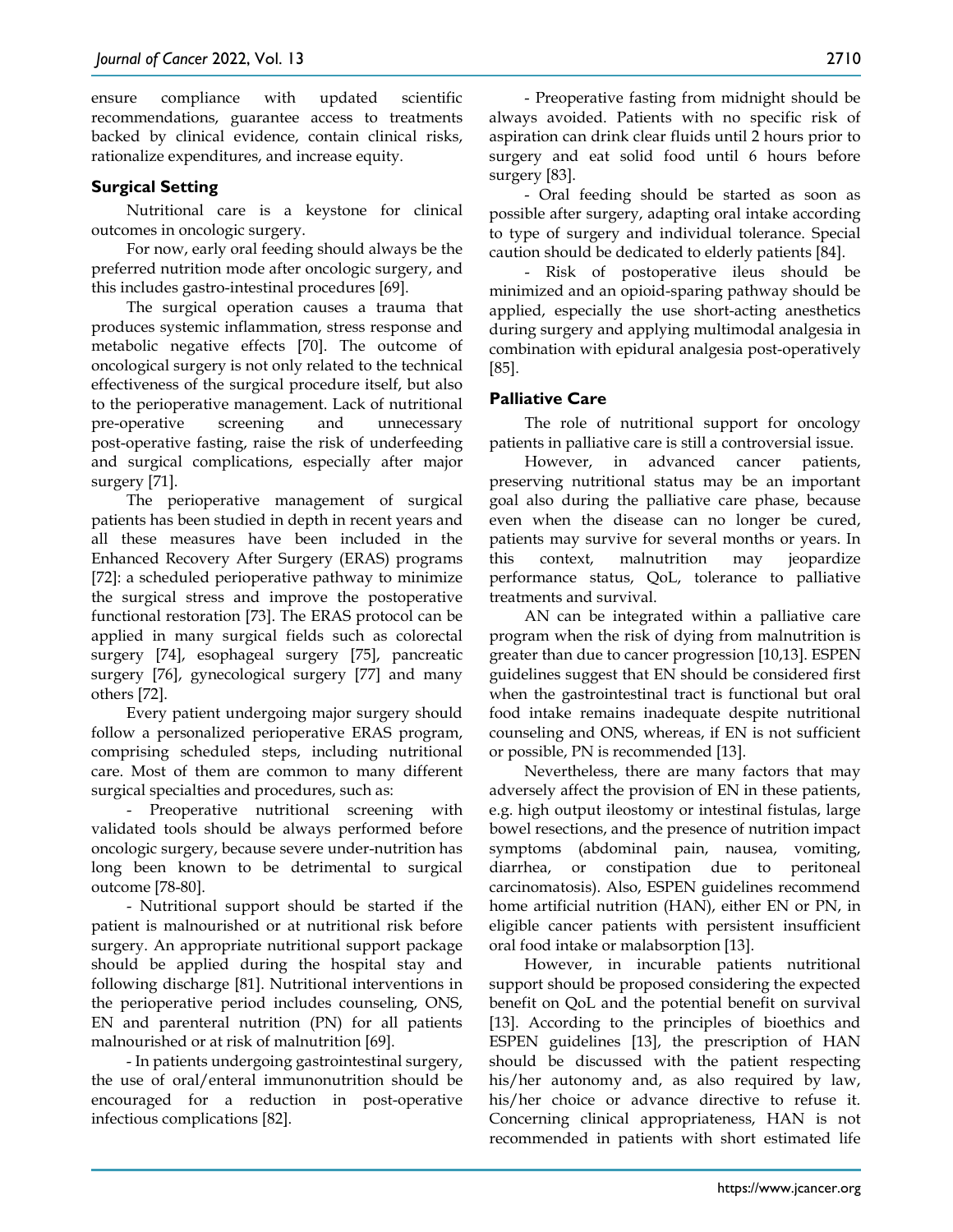expectancy, severe organ dysfunction or uncontrolled symptoms, Karnofsky performance status <50 or Eastern Cooperative Oncology Group (ECOG) score ≥3, and in the presence of patient refusal [86].

Finally, an important question is whether there is evidence of a potential survival benefit due to home parenteral nutrition (HPN) in palliative cancer patients. Recently, a prospective study compared the survival of malnourished cancer patients in palliative care, eligible for HPN according to ESPEN recommendations, who received HPN with a homogenous group of patients, equally eligible for HPN, who did not receive HPN but artificial hydration for logistic reasons or because of patient refusal [87]. Survival of the two groups showed a statistically significant difference in favor of the HPN group, which had a median overall survival three times higher than that receiving artificial hydration (4.3 versus 1.5 months, respectively).

## **Critical Issues and Perspectives**

Malnutrition in oncology is still under-diagnosed and untreated in an unacceptable proportion of patients [2-4] despite the clinical [45, 88,89] and economic [5,7] benefits resulting from early and appropriate nutritional support. The quality of nutritional cancer care in Italy, and to our knowledge throughout Europe [3], remains poor and far from the standards indicated by the international [13-15] and national [12] guidelines, and the Cancer Patients' Bill of Right for Prompt and Appropriate Nutritional Support [90].

One major issue is that the number of clinical nutrition units/services is inadequate and most oncology units are even devoid of dedicated dieticians. In Italy, according to the available data, there are around 50 clinical nutrition structured hospital units around the country, which is an insufficient number when compared to the number of oncology units (~330) [91] and these are unevenly distributed among the Italian regions.

In addition, clinical nutrition is an overlooked topic at every university teaching level, so that even the basic knowledge is lacking in young physicians and health care professionals.

Nowadays, the general education and training offered in clinical nutrition, which should be tailored to satisfy specific professional requirements, is qualitatively and quantitatively inappropriate in the majority of Western countries [92]. Teaching of clinical nutrition is generally insufficient even within medical education, which is paradoxical, considering the relevance of nutritional issues in relation to both prevention and disease treatment [93,94].

The timing of nutritional intervention is fundamental in order to improve the therapeutic chances, with the "early approach" being the most effective [95,48]. However, it is reasonable to think that not enough attention is still paid to this issue, as the most recent guidelines continue to be focused mainly on cachexia and advanced cancer patients [14,15].

Similarly, nutritional parameters are still not systematically evaluated and considered as potential confounders in outcome assessment and study design in clinical oncology trials.

Last but not least, disinformation remains a critical issue with regards to nutrition for cancer patients. Despite the lack of evidence-based data, hundreds of books and web sites still promote anti-cancer diets, fasting, fasting-mimicking diets and nutritional supplements, which are widely used without medical supervision [96]. The autonomous use of dietary supplements should be discouraged, as they could interfere with oncologic treatments [97]. They should only be prescribed by clinical nutrition specialists according to documented deficiencies and clinical conditions, and their efficacy and patients' compliance should be regularly monitored and reassessed.

Inadequate nutritional management for cancer patients should be considered ethically unacceptable and the lack of standard "high level" evidence cannot be a justification for overlooking nutritional care [96]. However, providing additional evidence of its benefits from properly designed and sized clinical trials should be a key clinical objective in overcoming the barriers hampering the provision of proper nutritional support to cancer patients [2,10,98]. Additional efforts for improving awareness on nutrition in cancer and counter the world of fake news is a priority and will require time and considerable effort, particularly at the institutional level, and for healthcare personnel. Cancer patient associations can play a fundamental role in sensitizing public opinion and Institutions in this regard. In order to avoid an excessive additional workload for oncologists and cancer care managers, it is reasonable to argue that the institution of multi-disciplinary teams or the inclusion of a clinical nutrition specialist in existing local tumor boards (at least for the cancer types associated with the highest nutritional risk [head&neck, gastrointestinal, lung]) is strongly recommended, as it can be beneficial to comprehensive patient management, by encouraging early referral and continuous nutritional support implementation and monitoring.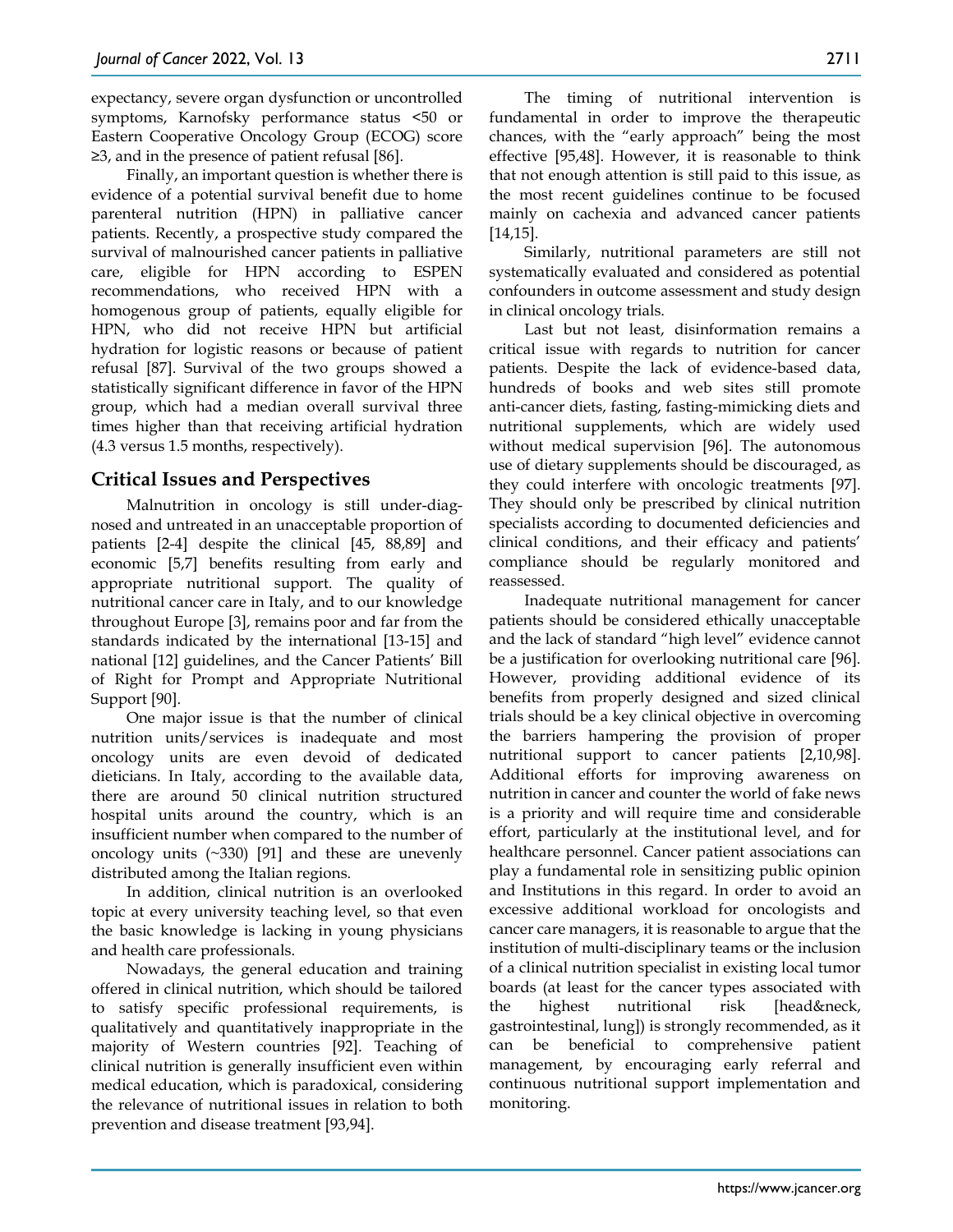**Table 2.** Summary of the Intersociety Italian Working Group for Nutritional Support in Cancer Patients updated recommendations

- Nutritional screening should be performed, preferably by nurses, using validated tools (NRS 2002, MUST, MST, MNA, PG-SGA) upon diagnosis, systematically repeated at each outpatient visit and within 48 hours since hospital admission.
- Patients at nutritional risk should be referred promptly for comprehensive nutritional assessment, possibly including the evaluation of body composition, and support to clinical nutrition services or medical personnel with documented skills in clinical nutrition.
- Patients with cancer types expected to affect nutritional status (head & neck, gastrointestinal, lung), advanced stage or treatment (high-dose chemotherapy, radical radiotherapy, major abdominal surgery or multimodal [either combined or sequential]) should be referred directly to clinical nutrition specialists for early comprehensive nutritional assessment, counseling/support and a strict monitoring program.
- Nutritional support should be initiated swiftly and targeted for each patient according to nutritional and clinical conditions, planned treatment and expected outcome. It should comprise nutritional counseling with the possible use of oral nutritional supplements and/or artificial nutrition (enteral nutrition, total or supplemental parenteral nutrition) according to the assessment and ensure the strict monitoring of spontaneous food intake, tolerance and effectiveness.
- Nutritional support and dietary modifications should aim to assist the maintenance or recovery of nutritional status by increasing or preserving protein and calorie intake. "Alternative hypocaloric anti-cancer diets" (e.g. macrobiotic or vegan diets), fasting and fasting-mimicking diets are not recommended.
- The autonomous use of dietary supplements should be discouraged. They should be prescribed by clinical nutrition specialists according to documented deficiencies and clinical conditions. Their efficacy and patients' compliance should be regularly monitored and reassessed.
- Every cancer patient undergoing major surgery should follow a personalized perioperative "Enhanced Recovery After Surgery" program that should comprise scheduled steps, including nutritional assessment and support.
- Nutritional support should be integrated into palliative care programs when the risk of dying from malnutrition is greater than from cancer progression, according to individual-based evaluations, quality of life implications, life expectancy and patients' will. Nutritional counseling aimed at alleviating nutrition-related symptoms should be provided to cancer patients receiving palliative care.
- Home artificial nutrition should be prescribed even in the early phase if needed - and regularly monitored using defined protocols shared by all the healthcare professionals involved in patient care at institutional or, ideally regional/national level.
- Nutritional parameters should be always evaluated and considered as potential confounders in outcome assessment and study design in clinical oncology research.
- Adequately sized and designed clinical and cost-effectiveness trials, possibly involving cancer patient associations' representatives in the design process, are still needed in order to improve the evidence in favour of nutritional support in different care settings. The lack of standard "high level" evidence should not be a justification for overlooking nutritional care.
- The introduction of multi-disciplinary nutritional teams or the inclusion of clinical nutrition specialists in the existing local tumor boards (at least for the cancer types associated with the highest nutritional risk [head & neck, gastrointestinal, lung]) is strongly recommended.

Another critical issue is the quality and the clinical relevance of the available nutritional studies in the oncologic field. Unfortunately, many trials report only nutritional outcomes rather than clinical outcomes (i.e. treatment response, toxicity, survival, QoL, etc.). Consequently, the effectiveness of nutritional support may result of limited interest for oncologists and the other health care professionals. Hence, the implementation of properly designed nutritional trials focusing on primary relevant clinical endpoints is key for the future development of clinical nutrition in oncology.

Among the topics of future studies, calorie and protein needs assessment for cancer patients should be of particular interest in light of the potential parallelism with the intensive care setting debate [99].

Preliminary experience adopting indirect calorimetry in the oncologic setting yield promising results [100] and further studies are ongoing. Waiting for the results, calorie and protein goals of patients with cancer should be still set according to the ESPEN guidelines [13], i.e. 25-30 kcal/kg and 1.3-1.5 g/kg, respectively.

From an economic point of view, quality improvement programs (QIP) involving nutrition support, such as the free provision of ONS at home, showed the potential for saving substantial resources [5,7,101]. QIP in the nutritional care of cancer patients, should be developed and promoted, and reimbursement policies should be reassessed or modulated, accordingly.

The combination of nutritional support with personalized physical activity programs represents another promising and relevant issue, which deserves further exploration and implementation, in order to preserve muscle mass more effectively [102,103].

Finally, in the era of new technologies, telemedicine implementation may be extremely helpful for patient monitoring and support, leaving them safely at home, but its real applicability still requires proper assessment in the oncologic setting.

## **Conclusions**

Compared to the 2016 document, the updated Italian Intersociety WG for Nutritional Support in Cancer Patients makes additional practical recommendations, summarized in **Table 2**, and has identified some new areas/issues for possible improvement and implementation.

In order to implement these recommendations across the whole country, the WG will continue its work by establishing stable collaborations with national and international scientific societies/ organizations, health authorities and academic institutions.

#### **Acknowledgments**

The Italian Intersociety Working Group for Nutritional Support in Cancer Patients is composed by: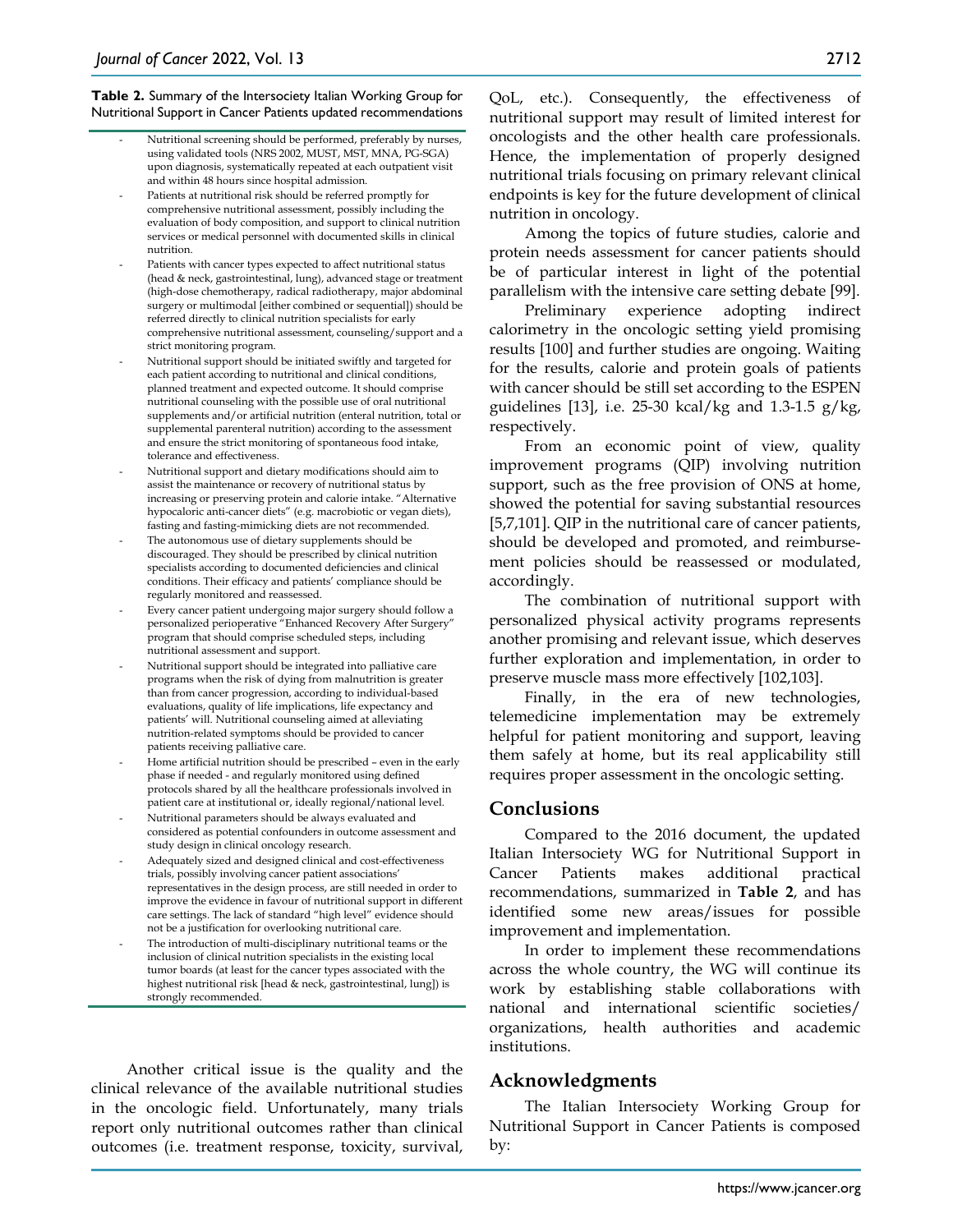AIOM (Italian Association of Medical Oncology): Giuseppe Aprile, Department of Oncology, San Bortolo General Hospital, Vicenza, Italy; Paolo Bossi, Medical Oncology Unit, ASST Spedali Civili di Brescia and Department of Medical and Surgical Specialties, Radiological Sciences, and Public Health, University of Brescia, Brescia, Italy; Gabriella Farina, Department of Oncology, ASST Fatebenefratelli Sacco, Milan, Italy; Paolo Pedrazzoli, Medical Oncology Unit, Fondazione IRCCS Policlinico San Matteo and Department of Internal Medicine, University of Pavia, Pavia Italy; Silvia Stragliotto, Medical Oncology 1, Veneto Institute of Oncology-IRCCS, Padova, Italy.

SINPE (Italian Society of Artificial Nutrition and Metabolism): Riccardo Caccialanza, Clinical Nutrition and Dietetics Unit, Fondazione IRCCS Policlinico San Matteo, Pavia, Italy; Ettore Corradi, Clinical Nutrition and Dietetics Unit, ASST Grande Ospedale Metropolitano Niguarda, Milan, Italy; Paolo Cotogni, Pain Management and Palliative Care, Department of Anesthesia, Intensive Care and Emergency, Molinette Hospital, University of Turin, Turin, Italy; Annalisa Mascheroni, Clinical Nutrition Service, ASST Melegnano-Martesana, Melegnano (MI), Italy; Sergio Riso, Clinical Nutrition and Dietetics Unit, Maggiore della Carità Hospital, University of Eastern Piedmont, Novara, Italy.

FAVO (Italian Federation of Volunteer-based Cancer Organizations), Rome, Italy: Francesco De Lorenzo, Elisabetta Iannelli, Francesca Traclò.

SICO (Italian Society of Oncological Surgery): Paolo Delrio, Colorectal Surgical Oncology, Istituto Nazionale per lo Studio e la Cura dei Tumori, Fondazione Giovanni Pascale IRCCS-Italia, Naples, Italy; Michele Grieco, General Surgery Unit, Sant'Eugenio Hospital, Rome, Italy.

ASAND (Technical Scientific Association of Food, Nutrition and Dietetics): Patrizia Gnagnarella, Division of Epidemiology and Biostatistics, IEO European Institute of Oncology IRCSS, Milan, Italy; Taira Monge, Clinical Nutrition Unit, S. Giovanni Battista Hospital, Turin, Italy.

We are grateful to Dr. Paul Baines for assistance in editing the manuscript.

#### **Author Contributions**

Conceptualization: R.C., P.P., P.C., F. DL. Writing original draft: R.C., P.P., P.C., P.B., G.A., P.D., P.G., A.M., T.M., E.C., M.G., S.R., F. DL., F.T. Supervision: R.C., P.P., F.DL., E.I., P.C., P.B., G.A., P.D., GD.B, V.Z., S.C., M.Z., P.G. Critical revision: all authors and the Italian Intersociety Working Group for Nutritional Support in Cancer Patients. All authors and the Italian Intersociety Working Group for Nutritional Support in Cancer Patients have read and agreed to the published version of the manuscript.

#### **Funding**

The article was partially supported by Ricerca Corrente funding 2019, Fondazione IRCCS Policlinico San Matteo, Pavia, Italy and by the scientific societies constituting the WG.

## **Competing Interests**

The authors have declared that no competing interest exists.

#### **References**

- 1. Caccialanza R, Lobascio F, Cereda E, Aprile G, Farina G, Traclò F, Borioli V, Caraccia M, Turri A, De Lorenzo F, Pedrazzoli P. Cancer-related malnutrition management: A survey among Italian Oncology Units and Patients' Associations. Curr Probl Cancer. 2020;44:100554.
- 2. Baracos VE. Cancer-associated malnutrition. Eur J Clin Nutr. 2018;72:1255-1259.
- 3. Caccialanza R, Goldwasser F, Marschal O, Ottery F, Schiefke I, Tilleul P, Zalcman G, Pedrazzoli P. Unmet needs in clinical nutrition in oncology: a multinational analysis of real-world evidence. Ther Adv Med Oncol. 2020;12:1758835919899852.
- 4. Hébuterne X, Lemarié E, et al. Prevalence of malnutrition and current use of nutrition support in patients with cancer. JPEN. 2014;38:196-204.
- 5. Tyler R, Barrocas A, Guenter P, Araujo Torres K, Bechtold ML, Chan LN, Collier B, Collins NA, Evans DC, Godamunne K, Hamilton C, Hernandez BJD, Mirtallo JM, Nadeau WJ, Partridge J, Perugini M, Valladares A; ASPEN Value Project Scientific Advisory Council. Value of Nutrition Support Therapy: Impact on Clinical and Economic Outcomes in the United States. JPEN J Parenter Enteral Nutr. 2020;44:395-406.
- 6. Goates S, Du K, Braunschweig CA, Arensberg MB. Economic Burden of Disease-Associated Malnutrition at the State Level. PLoS One. 2016 Sep 21;11(9):e0161833.
- 7. Riley K, Sulo S, Dabbous F, Partridge J, Kozmic S, Landow W, VanDerBosch G, Falson MK, Sriram K. Reducing Hospitalizations and Costs: A Home Health Nutrition-Focused Quality Improvement Program. JPEN J Parenter Enteral Nutr. 2020;44:58-68.
- 8. Mullin GE, Fan L, Sulo S, Partridge J. The Association between Oral Nutritional Supplements and 30-Day Hospital Readmissions of Malnourished Patients at a US Academic Medical Center. J Acad Nutr Diet. 2019;119:1168-1175.
- 9. Caccialanza R, De Lorenzo F, Pedrazzoli P. The integrating nutritional therapy in oncology (INTO) project: rationale, structure and preliminary results. ESMO Open. 2017;2:e000221.
- 10. Caccialanza R, Pedrazzoli P, Cereda E, et al. Nutritional support in cancer patients: a position paper from the Italian Society of Medical Oncology (AIOM) and the Italian Society of Artificial Nutrition and Metabolism (SINPE). J Cancer. 2016;7:131-5.
- 11. Caccialanza R, De Lorenzo F, Lobascio F, Gnagnarella P, Iannelli E, Traclò F, Delrio P, Tancredi R, Pedrazzoli P; Italian Intersociety Working Group for Nutritional Support in Cancer Patients. Nutritional care in cancer patients: Initiatives and perspectives of the Italian Intersociety Working Group for Nutritional Support in Cancer Patients. Nutrition. 2021;91-92:111358.
- 12. Accordo Stato-Regioni su "Linee di indirizzo sui percorsi nutrizionali nei pazienti oncologici"(rep. atti n. 224/csr; 14/12/2017). https://www.salute.gov.it/imgs/C\_17\_pubblicazioni\_2682\_allegato.pd f
- 13. Arends J, Bachmann P, Baracos V, Barthelemy N, Bertz H, Bozzetti F, Fearon K, Hütterer E, Isenring E, Kaasa S, Krznaric Z, Laird B, Larsson M, Laviano A, Mühlebach S, Muscaritoli M, Oldervoll L, Ravasco P, Solheim T, Strasser F, de van der Schueren M, Preiser JC. ESPEN guidelines on nutrition in cancer patients. Clin Nutr. 2017;36:11-48.
- 14. Roeland EJ, Bohlke K, Baracos VE, Bruera E, Del Fabbro E, Dixon S, Fallon M, Herrstedt J, Lau H, Platek M, Rugo HS, Schnipper HH, Smith TJ, Tan W, Loprinzi CL. Management of Cancer Cachexia: ASCO Guideline. J Clin Oncol. 2020;38:2438-2453.
- 15. Arends J, Strasser F, Gonella S, Solheim TS, Madeddu C, Ravasco P, Buonaccorso L, de van der Schueren MAE, Baldwin C, Chasen M, Ripamonti CI; ESMO Guidelines Committee. Cancer cachexia in adult patients: ESMO Clinical Practice Guidelines. ESMO Open. 2021;6:100092.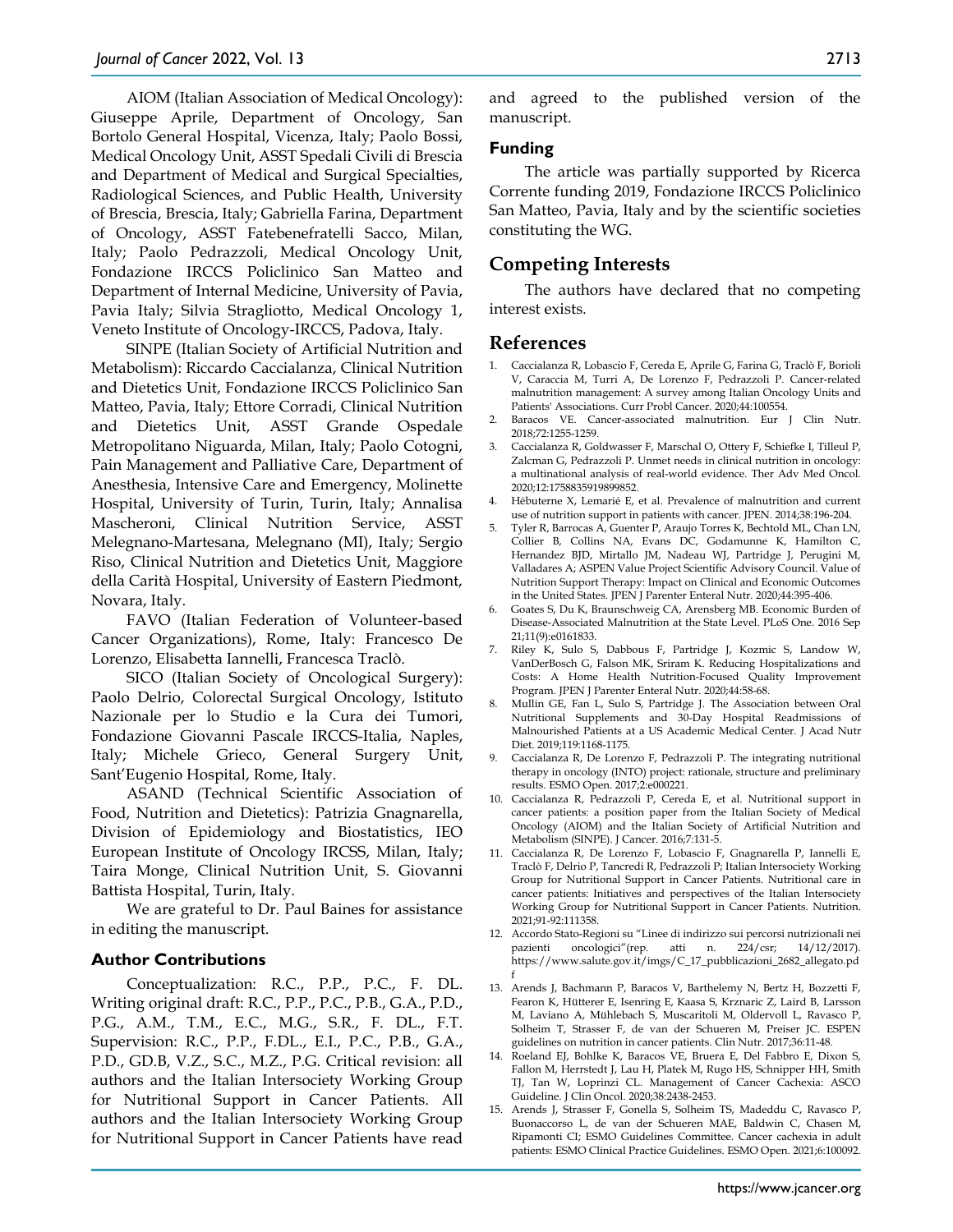- 16. Arends J, Baracos V, Bertz H, Bozzetti F, Calder PC, Deutz NEP, Erickson N, Laviano A, Lisanti MP, Lobo DN, McMillan DC, Muscaritoli M, Ockenga J, Pirlich M, Strasser F, de van der Schueren M, Van Gossum A, Vaupel P, Weimann A. ESPEN expert group recommendations for action against cancer-related malnutrition. Clin Nutr. 2017;36:1187-1196.
- 17. Reber E, Schönenberger KA, Vasiloglou MF, Stanga Z. Nutritional Risk Screening in Cancer Patients: The First Step Toward Better Clinical Outcome. Front Nutr. 2021;8:603936.
- 18. Muscaritoli M, Lucia S, Farcomeni A, Lorusso V, Saracino V, Barone C, Plastino F, Gori S, Magarotto R, Carteni G, Chiurazzi B, Pavese I, Marchetti L, Zagonel V, Bergo E, Tonini G, Imperatori M, Iacono C, Maiorana L, Pinto C, Rubino D, Cavanna L, Di Cicilia R, Gamucci T, Quadrini S, Palazzo S, Minardi S, Merlano M, Colucci G, Marchetti P; PreMiO Study Group. Prevalence of malnutrition in patients at first medical oncology visit: the PreMiO study. Oncotarget. visit: the PreMiO study. Oncotarget. 2017;8:79884-79896.
- 19. Van Bokhorst-de van der Schueren MA, Guaitoli PR, Jansma EP, de Vet HC. Nutrition screening tools: does one size fit all? A systematic review of screening tools for the hospital setting. Clin Nutr. 2014;33:39–58.
- 20. Cederholm T, Jensen GL, Correia MITD, Gonzalez MC, Fukushima R, Higashiguchi T, Baptista G, Barazzoni R, Blaauw R, Coats A, Crivelli A, Evans DC, Gramlich L, Fuchs-Tarlovsky V, Keller H, Llido L, Malone A, Mogensen KM, Morley JE, Muscaritoli M, Nyulasi I, Pirlich M, Pisprasert V, de van der Schueren MAE, Siltharm S, Singer P, Tappenden K, Velasco N, Waitzberg D, Yamwong P, Yu J, Van Gossum A, Compher C; GLIM Core Leadership Committee; GLIM Working Group. GLIM criteria for the diagnosis of malnutrition - A consensus report from the global clinical nutrition community. Clin Nutr. 2019;38:1-9.
- 21. Cruz-Jentoft AJ, Bahat G, Bauer J, Boirie Y, Bruyère O, Cederholm T, Cooper C, Landi F, Rolland Y, Sayer AA, Schneider SM, Sieber CC, Topinkova E, Vandewoude M, Visser M, Zamboni M; Writing Group for the European Working Group on Sarcopenia in Older People 2 (EWGSOP2), and the Extended Group for EWGSOP2. Sarcopenia: revised European consensus on definition and diagnosis. Age Ageing. 2019;48:16-31.
- 22. Pamoukdjian F, Bouillet T, Lévy V, Soussan M, Zelek L, Paillaud E. Prevalence and predictive value of pre-therapeutic sarcopenia in cancer patients: A systematic review. Clin. Nutr. 2018; 37:1101–1113.
- 23. Prado CM, Purcell SA, Laviano A. Nutrition interventions to treat low muscle mass in cancer. J Cachexia Sarcopenia Muscle. 2020;11:366-380.
- 24. Brown JC, Cespedes Feliciano EM, Caan BJ. The evolution of body composition in oncology-epidemiology, clinical trials, and the future of patient care: Facts and numbers. J. Cachexia Sarcopenia Muscle 2018;9:1200–1208.
- 25. Kamarajah SK, Bundred J, Tan BHL. Body composition assessment and sarcopenia in patients with gastric cancer: A systematic review and meta-analysis. Gastric Cancer 2019;22:10–22.
- 26. Grundmann O, Yoon SL, Williams JJ. The value of bioelectrical impedance analysis and phase angle in the evaluation of malnutrition and quality of life in cancer patients—a comprehensive review. Eur J Clin Nutr. 2015;69:1290-1297.
- 27. Lukaski HC, Kyle UG, Kondrup J. Assessment of adult malnutrition and prognosis with bioelectrical impedance analysis: phase angle and impedance ratio. Curr Opin Clin Nutr Metab Care. 2017;20:330-339.
- 28. Ní Bhuachalla ÉB, Daly LE, Power DG, Cushen SJ, MacEneaney P, Ryan AM. Computed tomography diagnosed cachexia and sarcopenia in 725 oncology patients: Is nutritional screening capturing hidden malnutrition? J Cachexia Sarcopenia Muscle. 2018;9:295–305.
- 29. August DA, Huhmann MB; American Society for Parenteral, Enteral Nutrition (ASPEN) Board of Directors. ASPEN clinical guidelines: nutrition support therapy during adult anticancer treatment and in hematopoietic cell transplantation. JPEN J Parenter Enteral Nutr. 2009;33:472–500.
- 30. French Speaking Society of Clinical Nutrition, Metabolism (SFNEP). Clinical nutrition guidelines of the French Speaking Society of Clinical Nutrition and Metabolism (SFNEP): Summary of recommendations for adults undergoing non-surgical anticancer treatment. Dig Liver Dis. 2014;46:667–74.
- 31. Hakel-Smith N, Lewis NM. A standardized nutrition care process and language are essential components of a conceptual model to guide and document nutrition care and patient outcomes. J Am Diet Assoc. 2004;104:1878-84.
- 32. Lacey K, Pritchett E. Nutrition Care Process and Model: ADA adopts road map to quality care and outcomes management. J Am Diet Assoc. 2003;103:1061-72.
- 33. https://www.eatrightpro.org/practice/quality-management/nutritioncare-process.
- 34. Sauer AC, Li J, Partridge J, Sulo S. Assessing the impact of nutrition interventions on health and nutrition outcomes of community-dwelling

adults: a systematic review. Nutrition and Dietary Supplements. 2018;10:45-57.

- 35. Baldwin C, Spiro A, Ahern R, Emery PW. Oral nutritional interventions in malnourished patients with cancer: a systematic review and meta-analysis. J Natl Cancer Inst. 2012;104:371-85.
- 36. Blackwood HA, Hall CC, Balstad TR, Solheim TS, Fallon M, Haraldsdottir E, Laird BJ. A systematic review examining nutrition support interventions in patients with incurable cancer. Support Care Cancer. 2020;28:1877-1889.
- 37. de van der Schueren MAE, Laviano A, Blanchard H, Jourdan M, Arends J, Baracos VE. Systematic review and meta-analysis of the evidence for oral nutritional intervention on nutritional and clinical outcomes during chemo(radio)therapy: current evidence and guidance for design of future trials. Ann Oncol. 2018;29:1141-1153.
- 38. Lee JLC, Leong LP, Lim SL. Nutrition intervention approaches to reduce malnutrition in oncology patients: a systematic review. Support Care Cancer. 2016;24:469-480.
- 39. Rinninella E, Fagotti A, Cintoni M, Raoul P, Scaletta G, Quagliozzi L, Miggiano GAD, Scambia G, Gasbarrini A, Mele MC. Nutritional Interventions to Improve Clinical Outcomes in Ovarian Cancer: A Systematic Review of Randomized Controlled Trials. Nutrients. 2019;11:1404.
- 40. Richards J, Arensberg MB, Thomas S, Kerr KW, Hegazi R, Bastasch M. Impact of Early Incorporation of Nutrition Interventions as a Component of Cancer Therapy in Adults: A Review. Nutrients. 2020;12:3403.
- 41. Hubbard GP, Elia M, Holdoway A, Stratton RJ. A systematic review of compliance to oral nutritional supplements. Clin Nutr. 2012;31:293-312.
- 42. Engelen MPKJ, Safar AM, Bartter T, Koeman F, Deutz NEP. High anabolic potential of essential amino acid mixtures in advanced nonsmall cell lung cancer. Ann Oncol. 2015;26:1960-1966.
- 43. Deutz NE, Safar A, Schutzler S, Memelink R, Ferrando A, Spencer H, van Helvoort A, Wolfe RR. Muscle protein synthesis in cancer patients can be stimulated with a specially formulated medical food. Clin Nutr. 2011;30:759-68.
- 44. Klassen P, Cervantes M, Mazurak VC. N-3 fatty acids during chemotherapy: toward a higher level of evidence for clinical application. Curr Opin Clin Nutr Metab Care. 2020;23:82-88.
- 45. Cereda E, Cappello S, Colombo S, Klersy C, Imarisio I, Turri A, Caraccia M, Borioli V, Monaco T, Benazzo M, Pedrazzoli P, Corbella F, Caccialanza R. Nutritional counseling with or without systematic use of oral nutritional supplements in head and neck cancer patients undergoing radiotherapy. Radiother Oncol. 2018;126:81-88.
- 46. Martin B, Cereda E, Caccialanza R, Pedrazzoli P, Tarricone R, Ciani O. Cost-effectiveness analysis of oral nutritional supplements with nutritional counselling in head and neck cancer patients undergoing radiotherapy. Cost Eff Resour Alloc. 2021;19:35.
- 47. Bargetzi L, Brack C, Herrmann J, Bargetzi A, Hersberger L, Bargetzi M, Kaegi-Braun N, Tribolet P, Gomes F, Hoess C, Pavlicek V, Bilz S, Sigrist S, Brändle M, Henzen C, Thomann R, Rutishauser J, Aujesky D, Rodondi N, Donzé J, Laviano A, Stanga Z, Mueller B, Schuetz P. Nutritional support during the hospital stay reduces mortality in patients with different types of cancers: secondary analysis of a prospective randomized trial. Ann Oncol. 2021;32:1025-1033.
- 48. Ho YW, Yeh KY, Hsueh SW, Hung CY, Lu CH, Tsang NM, Wang HM, Hung YS, Chou WC. Impact of early nutrition counseling in head and neck cancer patients with normal nutritional status. Support Care Cancer. 2021;29:2777-2785.
- 49. Antoun S, Lanoy E, Iacovelli R, Albiges-Sauvin L, Loriot Y, Merad-Taoufik M, Fizazi K, di Palma M, Baracos VE, Escudier B. Skeletal muscle density predicts prognosis in patients with metastatic renal cell carcinoma treated with targeted therapies. Cancer. 2013 S;119:3377-84.
- 50. Yavuzsen T, Davis MP, Walsh D, LeGrand S, Lagman R. Systematic review of the treatment of cancer-associated anorexia and weight loss. J Clin Oncol. 2005;23:8500-11.
- 51. Blauwhoff-Buskermolen S, Versteeg KS, de van der Schueren MA, den Braver NR, Berkhof J, Langius JA, Verheul HM. Loss of Muscle Mass During Chemotherapy Is Predictive for Poor Survival of Patients With Metastatic Colorectal Cancer. J Clin Oncol. 2016;34:1339-44.
- 52. Xue H, Sawyer MB, Wischmeyer PE, Baracos VE. Nutrition modulation of gastrointestinal toxicity related to cancer chemotherapy: from preclinical findings to clinical strategy. JPEN J Parenter Enteral Nutr. 2011;35:74-90.
- 53. Álvaro Sanz E, Abilés J, Garrido Siles M, Pérez Ruíz E, Alcaide García J, Rueda Domínguez A. Impact of weight loss on cancer patients' quality of life at the beginning of the chemotherapy. Support Care Cancer. 2021;29:627-634.
- 54. Lin T, Yang J, Hong X, Yang Z, Ge T, Wang M. Nutritional status in patients with advanced lung cancer undergoing chemotherapy: a prospective observational study. Nutr Cancer. 2020;72:1225-1230.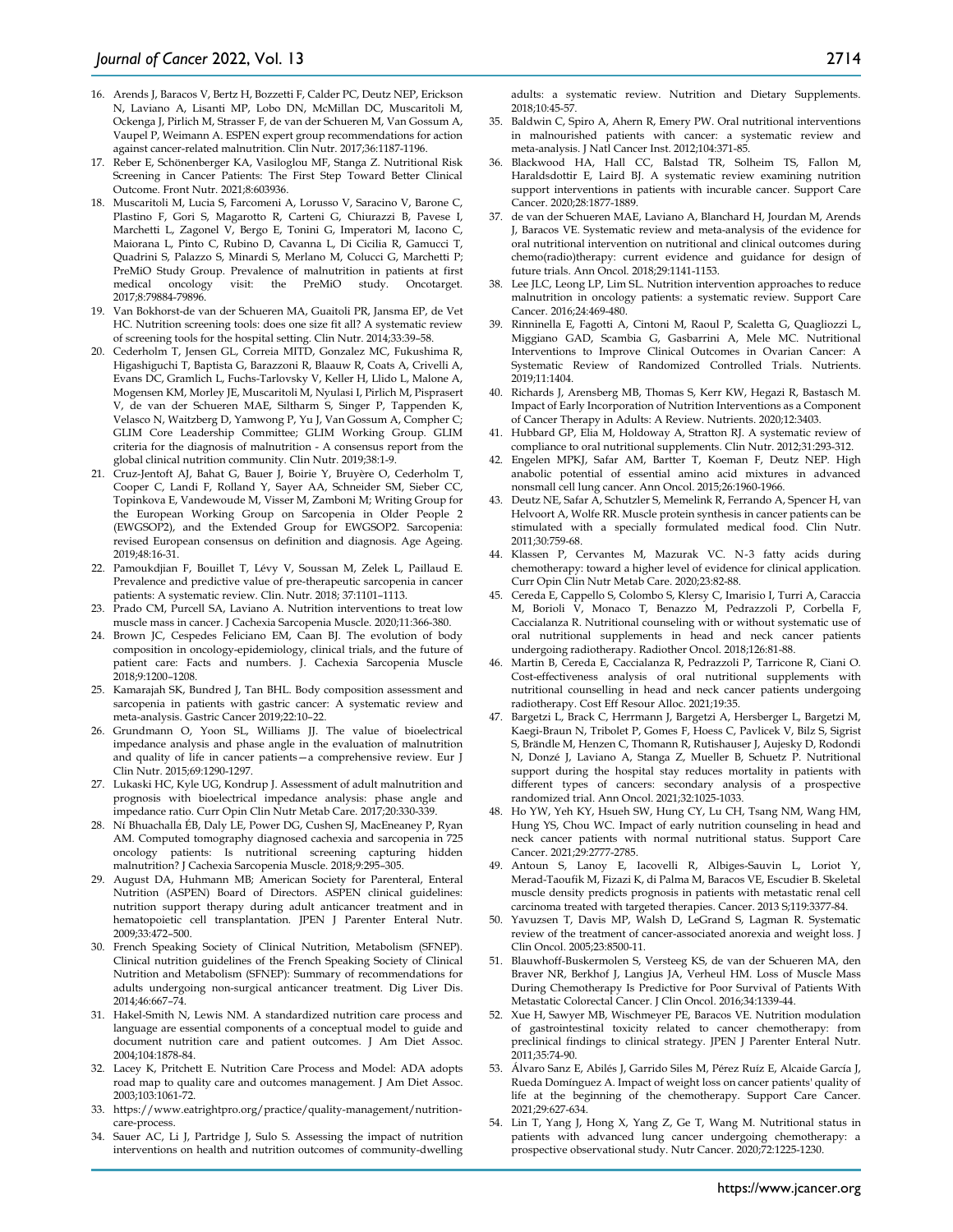- 55. Neoh MK, Abu Zaid Z, Mat Daud ZA, Md Yusop NB, Ibrahim Z, Abdul Rahman Z, Jamhuri N. Changes in Nutrition Impact Symptoms, Nutritional and Functional Status during Head and Neck Cancer Treatment. Nutrients. 2020;12:1225.
- 56. Lodewijckx E, Kenis C, Flamaing J, Debruyne P, De Groof I, Focan C, Cornélis F, Verschaeve V, Bachmann C, Bron D, Luce S, Debugne G, Van den Bulck H, Goeminne JC, Schrijvers D, Geboers K, Petit B, Langenaeken C, Van Rijswijk R, Specenier P, Jerusalem G, Praet JP, Vandenborre K, Lobele JP, Milisen K, Wildiers H, Decoster L. Unplanned hospitalizations in older patients with cancer: Occurrence and predictive factors. J Geriatr Oncol. 2021;12:368-374.
- 57. Tuca A, Jimenez-Fonseca P, Gascón P. Clinical evaluation and optimal management of cancer cachexia. Crit Rev Oncol Hematol. 2013;88:625-36.
- 58. Argilés JM, López-Soriano FJ, Busquets S. Mechanisms and treatment of cancer cachexia. Nutr Metab Cardiovasc Dis. 2013;23:S19-24.
- 59. Caccialanza R, Cereda E, Klersy C, Brugnatelli S, Borioli V, Ferrari A, Caraccia M, Lobascio F, Pagani A, Delfanti S, Aprile G, Reni M, Rimassa L, Melisi D, Cascinu S, Battistini L, Candiloro F, Pedrazzoli P. Early intravenous administration of nutritional support (IVANS) in metastatic gastric cancer patients at nutritional risk, undergoing first-line chemotherapy: study protocol of a pragmatic, randomized, multicenter, clinical trial. Ther Adv Med Oncol. 2020;12:1758835919890281.
- 60. Pistollato F, Forbes-Hernandez TY, Iglesias RC, Ruiz R, Elexpuru Zabaleta M, Dominguez I, Cianciosi D, Quiles JL, Giampieri F, Battino M. Effects of caloric restriction on immunosurveillance, microbiota and cancer cell phenotype: Possible implications for cancer treatment. Semin Cancer Biol. 2021;73:45-57.
- 61. Vidoni C, Ferraresi A, Esposito A, Maheshwari C, Dhanasekaran DN, Mollace V, Isidoro C. Calorie Restriction for Cancer Prevention and Therapy: Mechanisms, Expectations, and Efficacy. J Cancer Prev. 2021;26:224-236
- 62. Chu MP, Li Y, Ghosh S, Sass S, Smylie M, Walker J, Sawyer MB. Body composition is prognostic and predictive of ipilimumab activity in metastatic melanoma. J Cachexia Sarcopenia Muscle. 2020;11:748-755.
- 63. Roch B, Coffy A, Jean-Baptiste S, Palaysi E, Daures JP, Pujol JL, Bommart S. Cachexia - sarcopenia as a determinant of disease control rate and survival in non-small lung cancer patients receiving immune-checkpoint inhibitors. Lung Cancer. 2020;143:19-26.
- 64. Floris G, Richard F, Hamy AS, Jongen L, Wildiers H, Ardui J, Punie K, Smeets A, Berteloot P, Vergote I, De Croze D, Meseure D, Salomon A, Laé M, Reyal F, Biganzoli E, Neven P, Desmedt C. Body Mass Index and Tumor-Infiltrating Lymphocytes in Triple-Negative Breast Cancer. J Natl Cancer Inst. 2021;113:146-153.
- 65. Johannet P, Sawyers A, Qian Y, Kozloff S, Gulati N, Donnelly D, Zhong J, Osman I. Baseline prognostic nutritional index and changes in pretreatment body mass index associate with immunotherapy response in patients with advanced cancer. J Immunother Cancer. 2020;8:e001674.
- 66. Shoji F, Takeoka H, Kozuma Y, Toyokawa G, Yamazaki K, Ichiki M, Takeo S. Pretreatment prognostic nutritional index as a novel biomarker in non-small cell lung cancer patients treated with immune checkpoint inhibitors. Lung Cancer. 2019;136:45-51.
- 67. Lu Z, Fang Y, Liu C, Zhang X, Xin X, He Y, Cao Y, Jiao X, Sun T, Pang Y, Wang Y, Zhou J, Qi C, Gong J, Wang X, Li J, Tang L, Shen L. Early Interdisciplinary Supportive Care in Patients With Previously Untreated Metastatic Esophagogastric Cancer: A Phase III Randomized Controlled Trial. J Clin Oncol. 2021;39:748-756
- 68. Rossi R, Serra P, Suzzi M, Guerra D, Bilotta S, Ricci M, Pallotti MC, Ibrahim T, Frassineti GL, Zavoiu V, Nanni C, Altini M, Maltoni M. The challenge for nutritional care in a cancer center: The need for integration between clinical nutritionist, oncologist, and palliative care physician. Curr Probl Cancer. 2020;44:100618.
- 69. Weimann A, Braga M, Carli F, Higashiguchi T, Hübner M, Klek S, Laviano A, Ljungqvist O, Lobo DN, Martindale R, Waitzberg DL, Bischoff SC, Singer P. ESPEN guideline: Clinical nutrition in surgery. Clin Nutr. 2017;36:623-650.
- 70. Soeters PB, Schols AM. Advances in understanding and assessing malnutrition. Curr Opin Clin Nutr Metab Care 2009;12:487e94.
- 71. Yeh DD, Fuentes E, QUrashi SA, Cropano C, Kaafarani H, Lee J, et al. Adequate nutrition may get you home: effect of caloric/protein deficits on the discharge destination of critically ill surgical patients. JPEN J Parenter Enteral Nutr. 2016;40:37e44.
- 72. https://erassociety.org/guidelines/
- 73. Grieco M, Lorenzon L, Pernazza G, Carlini M, Brescia A, Santoro R, Crucitti A, Palmieri RM, Santoro E, Stipa F, Sacchi M, Persiani R. Impact of implementation of the ERAS program in colorectal surgery: a multi-center study based on the "Lazio Network" collective database. Int J Colorectal Dis. 2020;35:445-453.
- 74. Gustafsson UO, Scott MJ, Hubner M, Nygren J, Demartines N, Francis N, Rockall TA, Young-Fadok TM, Hill AG, Soop M, de Boer HD, Urman

RD, Chang GJ, Fichera A, Kessler H, Grass F, Whang EE, Fawcett WJ, Carli F, Lobo DN, Rollins KE, Balfour A, Baldini G, Riedel B, Ljungqvist O. Guidelines for Perioperative Care in Elective Colorectal Surgery: Enhanced Recovery After Surgery (ERAS®) Society Recommendations: 2018. World J Surg. 2019;43:659-695.

- 75. Low DE, Allum W, De Manzoni G, Ferri L, Immanuel A, Kuppusamy M, Law S, Lindblad M, Maynard N, Neal J, Pramesh CS, Scott M, Mark Smithers B, Addor V, Ljungqvist O. Guidelines for Perioperative Care in Esophagectomy: Enhanced Recovery After Surgery (ERAS®) Society Recommendations. World J Surg. 2019;43:299-330.
- 76. Melloul E, Lassen K, Roulin D, Grass F, Perinel J, Adham M, Wellge EB, Kunzler F, Besselink MG, Asbun H, Scott MJ, Dejong CHC, Vrochides D, Aloia T, Izbicki JR, Demartines N. Guidelines for Perioperative Care for Pancreatoduodenectomy: Enhanced Recovery After Surgery (ERAS) Recommendations 2019. World J Surg. 2020;44:2056-2084.
- 77. Nelson G, Bakkum-Gamez J, Kalogera E, Glaser G, Altman A, Meyer LA, Taylor JS, Iniesta M, Lasala J, Mena G, Scott M, Gillis C, Elias K, Wijk L, Huang J, Nygren J, Ljungqvist O, Ramirez PT, Dowdy SC. Guidelines for perioperative care in gynecologic/oncology: Enhanced Recovery After Surgery (ERAS) Society recommendations-2019 update. Int J Gynecol Cancer. 2019;29:651-668.
- 78. Schwegler I, von Holzen A, Gutzwiller JP, Schlumpf R, Mühlebach S, Stanga Z. Nutritional risk is a clinical predictor of postoperative mortality and morbidity in surgery for colorectal cancer. Br J Surg. 2010;97:92e7.
- 79. Durkin MT, Mercer KG, McNulty MF, Phipps L, Upperton J, Giles M, et al. Vascular surgical society of great britain and Ireland: contribution of malnutrition to postoperative morbidity in vascular surgical patients. Br J Surg. 1999;86:702.
- 80. Pikul J, Sharpe MD, Lowndes R, Ghent CN. Degree of preoperative malnu- trition is predictive of postoperative morbidity and mortality in liver trans- plant recipients. Transplantation. 1994;57:469e72.
- 81. Beattie AH, Prach AT, Baxter JP, Pennington CR. A randomised controlled trial evaluating the use of enteral nutritional supplements postoperatively in malnourished surgical patients. Gut 2000;46:813e8.
- 82. Marimuthu K, Varadhan KK, Ljungqvist O, Lobo DN. A meta-analysis of the effect of combinations of immune modulating nutrients on outcome in pa- tients undergoing major open gastrointestinal surgery. Ann Surg. 2012;255: 1060e8.
- 83. Lambert E, Carey S. Practice guideline recommendations on perioperative fasting. A systematic review. JPEN J Parenter Enteral Nutr. 2016;40:1158e65.
- 84. Osland E, Yunus RM, Khan S, Memon MA. Early versus traditional postoperative feeding in patients undergoing resectional gastrointestinal surgery: a meta-analysis. JPEN J Parenter Enteral Nutr. 2011;35:473e87.
- 85. Ljungqvist O, Scott M, Fearon KC. Enhanced Recovery After Surgery: A Review. JAMA Surg. 2017;152:292-298.
- 86. Cotogni, P. Enteral versus parenteral nutrition in cancer patients: Evidences and controversies. Ann. Palliat. Med. 2016;1:42–49.
- 87. Cotogni P, Ossola M, Passera R, Monge T, Fadda M, De Francesco A, Bozzetti F. Home parenteral nutrition versus artificial hydration in malnourished patients with cancer in palliative care: a prospective, cohort survival study. BMJ Support Palliat Care. 2020:bmjspcare-2020-002343.
- 88. Gavazzi C, Colatruglio S, Valoriani F, Mazzaferro V, Sabbatini A, Biffi R, Mariani L, Miceli R. Impact of home enteral nutrition in malnourished patients with upper gastrointestinal cancer: A multicentre randomised clinical trial. Eur J Cancer. 2016;64:107-12.
- Qiu M, Zhou YX, Jin Y, Wang ZX, Wei XL, Han HY, Ye WF, Zhou ZW, Zhang DS, Wang FH, Li YH, Yang DJ, Xu RH. Nutrition support can bring survival benefit to high nutrition risk gastric cancer patients who received chemotherapy. Support Care Cancer. 2015; 23:1933-9.
- 90. Caccialanza R, De Lorenzo F, Gianotti L, Zagonel V, Gavazzi C, Farina G, Cotogni P, Cinieri S, Cereda E, Marchetti P, Nardi M, Iannelli E, Santangelo C, Traclò F, Pinto C, Pedrazzoli P. Nutritional support for cancer patients: still a neglected right? Support Care Cancer. 2017;25:3001-4.
- 91. Libro Bianco AIOM 2020 X edizione; https://www.aiom.it/librobianco-2020-x-edizione/
- 92. Donini LM, Leonardi F, Rondanelli M, Banderali G, Battino M, Bertoli E, Bordoni A, Brighenti F, Caccialanza R, Cairella G, Caretto A, Cena H, Gambarara M, Gentile MG, Giovannini M, Lucchin L, Migliaccio P, Nicastro F, Pasanisi F, Piretta L, Radrizzani D, Roggi C, Rotilio G, Scalfi L, Vettor R, Vignati F, Battistini NC, Muscaritoli M. The Domains of Human Nutrition: The Importance of Nutrition Education in Academia and Medical Schools. Front Nutr. 2017;4:2.
- 93. Hark LA. Lessons learned from nutrition curricular enhancements. Am J Clin Nutr. 2006;83:968S-970S.